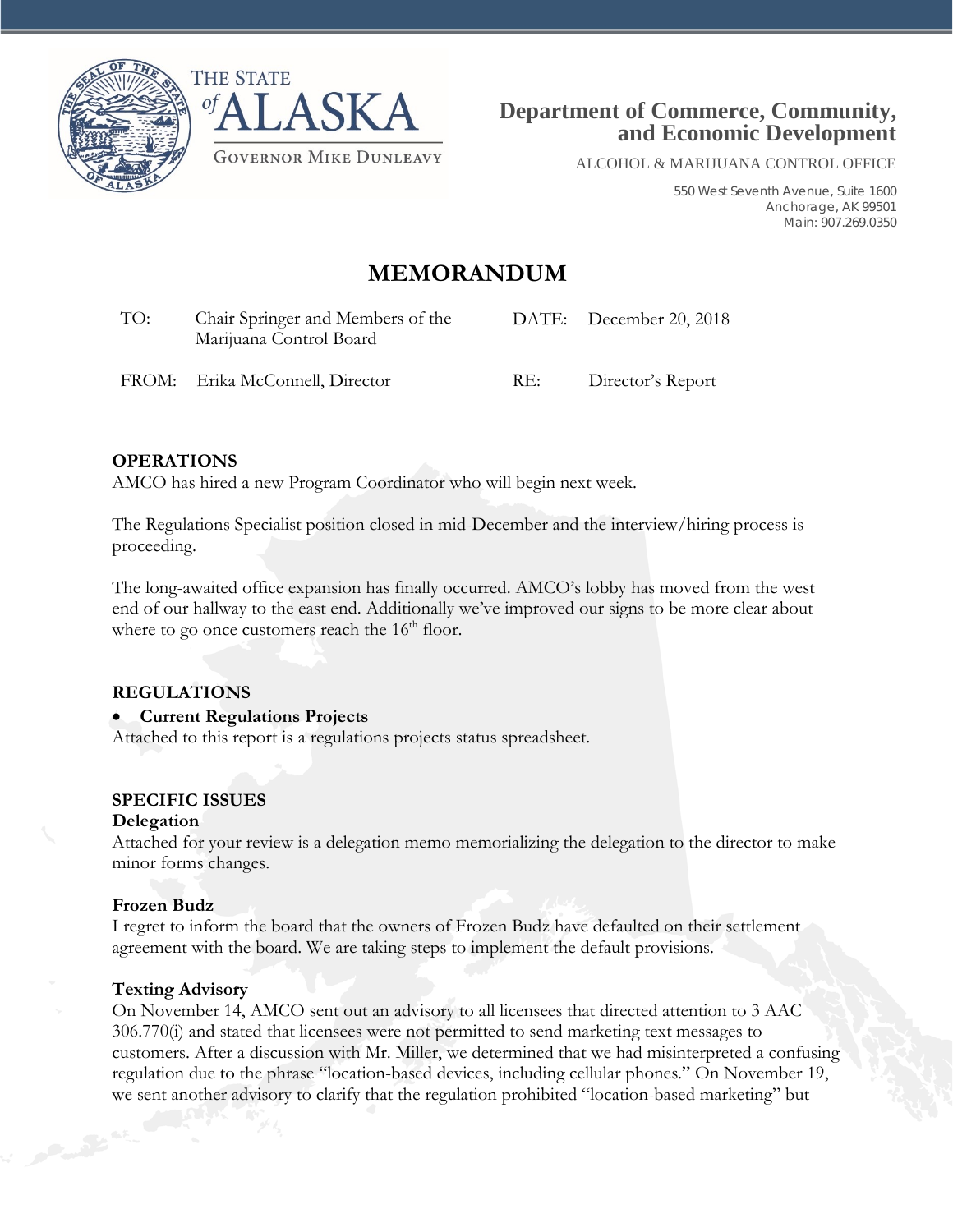McConnell/Director's Report MCB December 20, 2018 Page 2

allowed texting to customers that had signed up within a marijuana establishment and that had an opt-out feature.

I recommend that the board open a regulations project to clarify the language in 3 AAC 306.770(i).

Please note that AMCO has received several complaints from individuals who have received text messages that they did not sign up for from marijuana establishments.

### **Management Agreements**

I wish to make the board aware of a trend that we are beginning to see of management companies working for licensees. I have been contacted by at least one consulting company on behalf of a licensee, and in another situation, a licensee is wishing to hire a consulting company to run their business. In the latter situation, the licensee was required to put the management company on the license if he wished the management company to be the operator of the license.

The regulatory program for marijuana is set up so that the licensees are operating their license management agreements are not contemplated. Of course many licensees will hire "managers" for a store or a cultivation facility, who is part of the employee hierarchy of the business. There is definitely a gray area between having an employee manager and hiring a management company to operate the license. The board should put some thought into where to draw the line between those.

### **Retests**

I request that the board provide guidance on retests. 3 AAC 306.660 requires the approval of the director or the board to have a retest in the case of a failed test. As you know, my standards for approving a retest are high. I think the board should consider both requiring that supplementary representative samples be put aside at the time the initial sample is taken to be used for retests, and that two retests be required at two different labs so that the test results for two out of three tests are the final results. This should be done through a regulations change.

At times I get requests for retests of harvests that have not failed testing. In most cases, a licensee is unhappy with the potency result and wants a retest to confirm. The regulations don't contemplate additional testing once product has passed the required test. If additional potency tests are performed, we return to the same problem of which test is the correct test? Which test provides the information that is required to be provided to other licensees and placed on the label for consumers? Allowing multiple potency tests encourages potency shopping. I need guidance from the board on this issue.

### **Form Approvals**

A regulatory change that became effective on October 20, 2018, requires board approval of three forms:

- 1. Request to send material that has failed the required test to be used to make a carbon dioxideor solvent-based extract. (MJ-22b)
- 2. Request to retest material that has failed the required test. (MJ-22a)
- 3. Notice to the board of waste to be rendered unusable in three days. (MJ-15)

The three forms are attached for board consideration.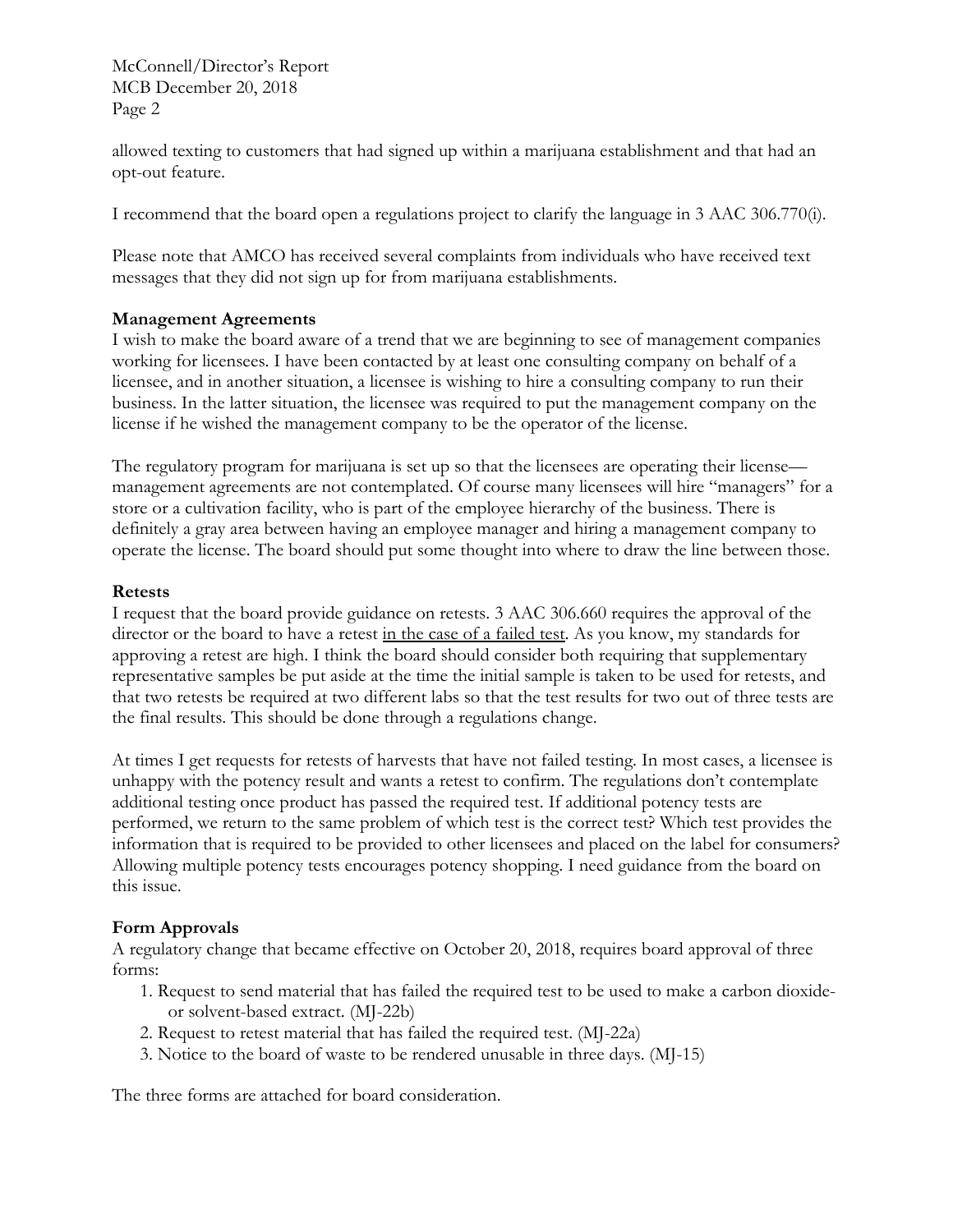McConnell/Director's Report MCB December 20, 2018 Page 2

### **2019 MEETING SCHEDULE**

The November 2019 meeting date has been changed so as not to conflict with the yearly Alaska Municipal League conference.

| Date            | Location                                      |
|-----------------|-----------------------------------------------|
| February 20-22  | Juneau (1 <sup>st</sup> judicial district)    |
| May 1-3         | Anchorage $(3rd)$ judicial district)          |
| July 10-12      | Fairbanks (4 <sup>th</sup> judicial district) |
| September 18-20 | Nome $(2nd$ judicial district)                |
| November 13-15  | Palmer $(3rd$ judicial district)              |

### **NEXT MEETINGS**

The next regularly scheduled MCB meeting is February 20-22, 2019, in Juneau. The meeting will begin in the afternoon of the 20<sup>th</sup> and continue for the full days of the 21<sup>st</sup> and 22<sup>nd</sup>. Applications must be complete and any other documents for the board must be submitted to our office by February 1, 2019, to be on the December agenda.

### **STATISTICS**

### Retail Sales

| September<br>October | \$13,333,116<br>\$14,604,943                           |             | 2016 Total Sales<br>2017 Total Sales |                    | \$1,689,329<br>\$57,562,728 |
|----------------------|--------------------------------------------------------|-------------|--------------------------------------|--------------------|-----------------------------|
| November             | \$12,856,957                                           |             | 2018 Sales thru $11/30$              |                    | \$117,055,159               |
|                      | Total retail sales in 2018 through $11/30/18$ :        |             | \$117,055,159                        |                    |                             |
|                      | Total retail sales from program inception to 11/30/18: |             | \$176,307,216                        |                    |                             |
| Taxes                |                                                        |             |                                      |                    |                             |
| Month                | # of taxpayers                                         | Taxes paid  |                                      | 2016 Taxes         | \$232,695                   |
| August               | 111                                                    | \$1,540,427 |                                      | 2017 Taxes         | \$6,082,078                 |
| September            | 119                                                    | \$1,481,765 |                                      | 2018 Taxes to date | \$12,761,802                |
| October              | 122                                                    | \$1,841,705 |                                      |                    |                             |

| Total taxes collected in 2018 through $10/31/18$ : | \$12,761,802 |
|----------------------------------------------------|--------------|
| Total taxes from program inception to $10/31/18$ : | \$19,076,575 |

122 \$1,841,705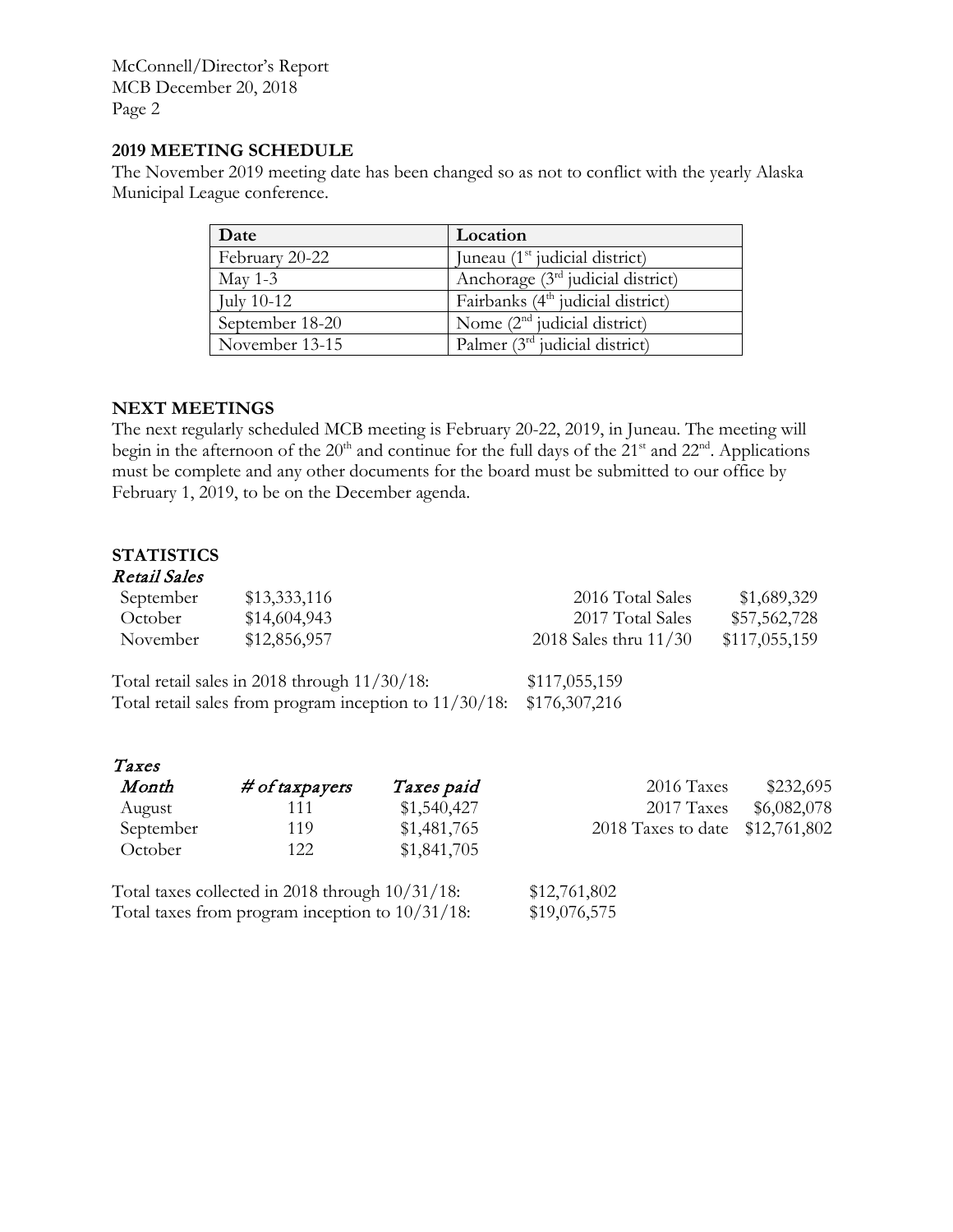| <b>DOL Project</b> | <b>Topic</b>                           | <b>Date Opened</b> | <b>FY</b> | <b>Board</b> | <b>Current Status/Notes</b>                      | Date     | <b>Effective</b>    |
|--------------------|----------------------------------------|--------------------|-----------|--------------|--------------------------------------------------|----------|---------------------|
| <b>Number</b>      |                                        | by MCB             |           | mbr point    |                                                  | Adopted  | Date                |
|                    |                                        |                    |           | person(s)    |                                                  | by MCB   |                     |
| JU2015200669       | <b>Omnibus Regulations</b>             |                    |           |              | Adopted by board; filed with Lt Gov              | 11/20/15 | 2/21/16             |
|                    |                                        |                    |           |              |                                                  | Pg 23    |                     |
| JU2016200436-1     | Conduct of board meetings in alcohol   | $2/11/16$ pg 2     | 16        |              | Adopted by board; filed with Lt Gov              | 7/6/16   | $\frac{1}{2}/28/16$ |
| JU2016200436-2     | [Reserved for anticipated future work] |                    |           |              |                                                  |          |                     |
| JU2015201028       | Onsite consumption                     | 2/11/16            | 16        |              | Board voted not to continue project 2/2/17       | N/A      | N/A                 |
| JU2016200617       | Handler permits                        | 4/27/16;           | 17        |              | sent to Lt. Gov 4/20/18                          | 1/25/18  | 5/23/18             |
|                    |                                        | 2/2/17             |           |              |                                                  |          |                     |
| JU2016200611       | Testing                                | 6/9/16 pg 22       | 16        |              | signed by Lt. Gov. 6/5/17                        | 4/5/17   | 7/5/17              |
| JU2016200610       | Advertising requirements               | 6/9/16 pg 22       | 16        |              | vote to put out for comment failed 7/14/17       | N/A      | N/A                 |
|                    | Space planning and layout              |                    | 16        | Schulte      |                                                  |          |                     |
|                    | Labeling and packaging                 |                    | 16        |              | Approved 7/14/17; rescinded 11/28(29?)           | N/A      | N/A                 |
| JU2016200612       | Video surveillance (Schulte handout)   | 6/9/16 pg 22       | 16        | Schulte      |                                                  |          |                     |
| JU2016200609       | Participation of outside entities -    | 6/9/16 pg 22       | 16        | Emmett       |                                                  |          |                     |
|                    | residency requirements (BE handout)    |                    |           |              |                                                  |          |                     |
| JU2016200605       | Waste disposal (Springer motion)       | 6/9/16 pg 23       | 16        | Springer     | Combined with waste disposal #2                  | N/A      | N/A                 |
| JU2016200613       | Retail store notices                   | 7/8/16 pg 16       | 17        |              | signed by Lt. Gov. 6/22/17                       | 4/5/17   | 7/22/17             |
| JU2016200837       | Requiring fingerprints for new owners  | 9/7/16             | 17        |              | signed by Lt. Gov. 6/19/17                       | 4/5/17   | 7/19/17             |
| JU2016200838       | What happens to existing licenses if   | 9/7/16             | 17        |              | signed by Lt. Gov. 6/27/17                       | 4/5/17   | 7/27/17             |
|                    | local gov opts out by ordinance        |                    |           |              |                                                  |          |                     |
| JU2016200839       | DEC approval before acceptance of      | 9/7/16             | 17        |              | signed by Lt. Gov. 6/27/17                       | 4/5/17   | 7/27/17             |
|                    | license application (food safety       |                    |           |              |                                                  |          |                     |
|                    | permit)                                |                    |           |              |                                                  |          |                     |
|                    | Advertisement; definition of           | 12/7/16            | 17        |              | Board took no action on proposal (2/2/17)        | N/A      | N/A                 |
|                    | "advertisement" and "logo"             |                    |           |              |                                                  |          |                     |
| JU2017200165       | Transportation                         | 2/2/17             | 17        |              | signed by Lt. Gov. 9/11/17                       | 7/13/17  | 10/11/17            |
|                    |                                        |                    |           |              |                                                  |          |                     |
| JU2017200542       | <b>Quality control</b>                 | 2/2/17             | 17        |              | Signed by Lt Gov 4/25/18                         | 11/29/17 | 5/25/18             |
|                    |                                        |                    |           |              |                                                  |          |                     |
|                    | Notify AMCO of crime on licensed       | 5/15/17            | 17        | Springer     | Signed by Lt Gov 4/25/18                         | 11/29/17 | 5/25/18             |
|                    | premises                               |                    |           |              |                                                  |          |                     |
| JU2018200397       | Waste disposal #2                      | 2/2/17             | 17        |              | Signed by Lt. Gov 9/20/18                        | 6/15/18  | 10/20/18            |
|                    |                                        |                    |           |              |                                                  |          |                     |
| JU2017200548       | <b>Onsite Consumption</b>              | 3/7/17             | 17        |              | Voted out for public comment on 7/14/17; cmts    |          |                     |
|                    |                                        |                    |           |              | due 10/27/17; on 11/14 agenda; referred to cmte  |          |                     |
|                    |                                        |                    |           |              | and postponed to April 2018 mtg 11/15/17; new    |          |                     |
|                    |                                        |                    |           |              | draft 4/4/18 agenda; postponed to June '18;      |          |                     |
|                    |                                        |                    |           |              | postponed to August '18; out for 60 day cmt      |          |                     |
|                    |                                        |                    |           |              | 8/15/18; cmts due 11/1/18; oral hearing 12/19/18 |          |                     |
| JU2018200370       | Plant count for new cultivators        | 4/5/17             | 17        |              | Signed by Lt. Gov on 9/20/18                     | 6/15/18  | 10/20/18            |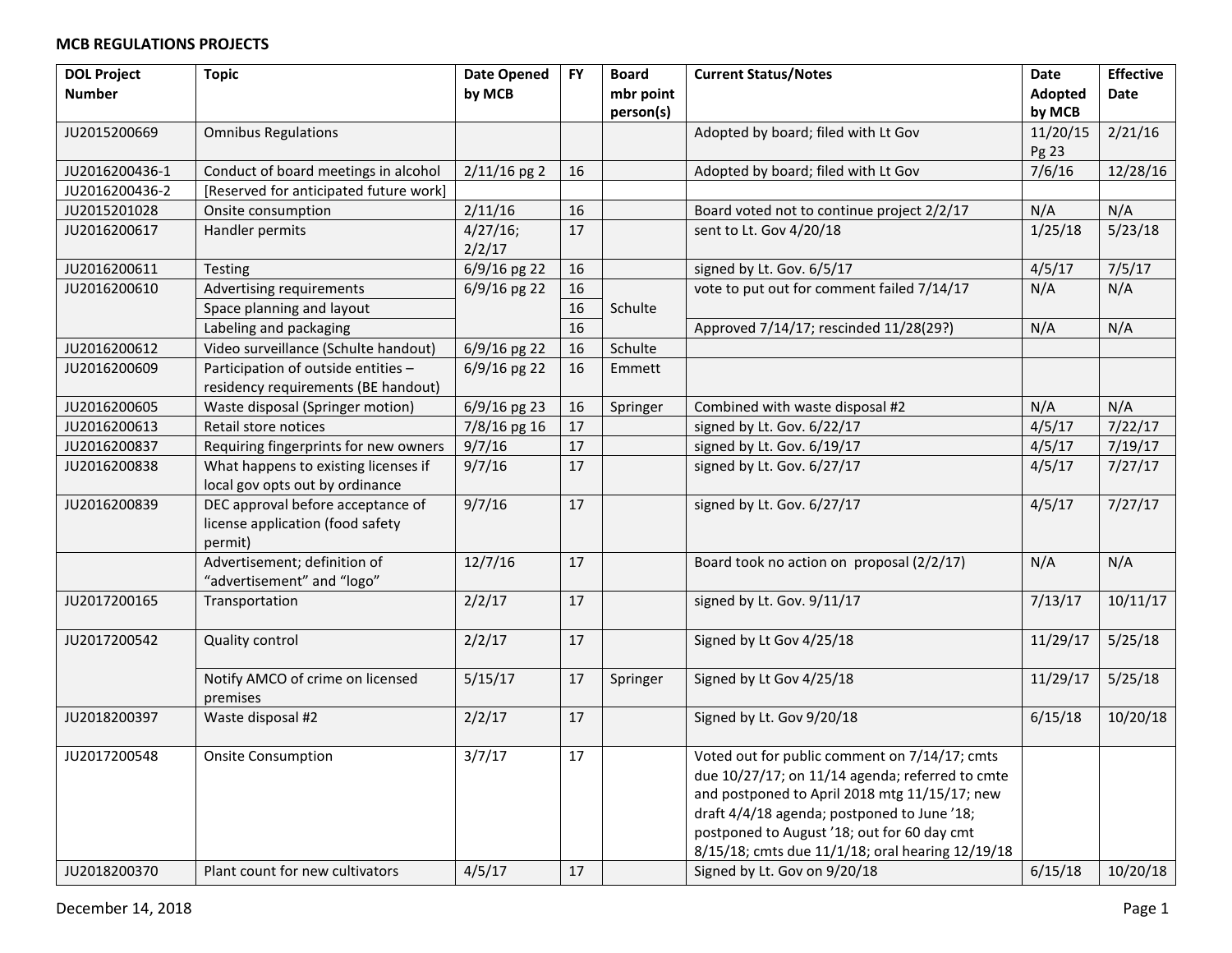| <b>DOL Project</b> | <b>Topic</b>                                                              | <b>Date Opened</b> | <b>FY</b> | <b>Board</b> | <b>Current Status/Notes</b>                                                      | <b>Date</b>        | <b>Effective</b>   |
|--------------------|---------------------------------------------------------------------------|--------------------|-----------|--------------|----------------------------------------------------------------------------------|--------------------|--------------------|
| <b>Number</b>      |                                                                           | by MCB             |           | mbr point    |                                                                                  | Adopted            | Date               |
|                    |                                                                           |                    |           | person(s)    |                                                                                  | by MCB             |                    |
| JU2017200536-1     | Require testing licensee to notify                                        | 5/15/17            | 17        | Springer     | Signed by Lt. Gov on 7/24/18                                                     | 11/29/17           | 8/23/18            |
|                    | director of significant equipment                                         |                    |           |              |                                                                                  |                    |                    |
|                    | failure                                                                   |                    |           |              |                                                                                  |                    |                    |
|                    | Separation distance                                                       | 4/5/17             | 17        | Springer     | Draft on 9/14 agenda; no action                                                  | N/A                | N/A                |
| JU2017200477       | Timing of public objections                                               | 5/15/17            | 17        | Emmett       | Signed by Lt. Gov on 11/28/17                                                    | 9/15/17            | 12/28/17           |
|                    | Local government jurisdiction                                             |                    | $17\,$    |              |                                                                                  |                    |                    |
| JU2017200533       | Revise definition of "direct or indirect                                  | 5/15/17            | 17        | Springer     | Vote to adopt failed 11/29/17                                                    | N/A                | N/A                |
|                    | financial interest" at 3 AAC 306.015(e)                                   |                    |           |              |                                                                                  |                    |                    |
|                    | "Advertisement" and "promotional                                          |                    | 17        | Mlynarik;    | Signed by Lt. Gov 9/17/18                                                        | 6/15/18            | 10/17/18           |
|                    | activities"                                                               |                    |           | Miller       |                                                                                  |                    |                    |
| JU2017200827       | Allow licensees to participate in trade                                   | 5/15/17            | 17        | Emmett       | Signed by Lt. Gov 7/12/18                                                        | 1/25/18            | 8/11/18            |
|                    | shows                                                                     |                    |           |              |                                                                                  | & 5/7/18           |                    |
|                    | Require corporation bylaws<br>Multiple businesses on a lease              | 9/14/17            | 18<br>18  | Jones        | Signed by Lt. Gov 7/12/18                                                        | 1/25/18            | 8/11/18            |
|                    | <b>Removal of affiliates</b>                                              |                    | 18        |              |                                                                                  | 1/25/18<br>1/25/18 | 8/11/18            |
|                    |                                                                           | 9/14/17            | 18        |              |                                                                                  | 1/25/18            | 8/11/18<br>8/11/18 |
|                    | Charging for multiple inspections<br>Local gov approval of odor emissions | 9/14/17            | 18        |              | Signed by Lt. Gov 7/12/18<br>Signed by Lt. Gov 7/12/18                           |                    | 8/11/18            |
| JU2018200331.003   | Revise definition of "recreation or                                       | 5/15/17            | 17        | Springer     | vote to adopt failed 8/15/18                                                     | 1/25/18<br>N/A     | N/A                |
|                    | youth center"                                                             |                    |           | Miller       |                                                                                  |                    |                    |
|                    |                                                                           |                    |           |              |                                                                                  |                    |                    |
| JU2018200331.002   | Extend video storage retention time                                       | 11/14/17           | 18        | Springer     | vote to adopt failed 0-5 on 10/17/18                                             | N/A                | N/A                |
| JU2018200331.001   | Date of issuance of handler permits                                       | 1/25/18            | 18        | Jones        | Signed by Lt Gov 8/8/18                                                          | 6/15/18            | 9/7/18             |
| JU2017200829       | Definition of resident                                                    | 9/14/17            | 18        |              | approved 1/25/18; rescinded 5/7/18                                               | N/A                | N/A                |
|                    | Financial background investigations                                       | 9/14/17            | 18        | Jones        | Draft on 11/14 agenda; voted out for public                                      |                    |                    |
|                    |                                                                           |                    |           |              | comment 11/29/17 comment period closed                                           |                    |                    |
|                    |                                                                           |                    |           |              | 1/3/18; sent to cmte 1/25/18                                                     |                    |                    |
|                    | Random sampling                                                           | 2/2/17             | 17        |              | Draft on 11/14 agenda; referred to testing cmte                                  |                    |                    |
|                    |                                                                           |                    |           |              | 11/29/17                                                                         |                    |                    |
|                    | Require trim that is sold separately to                                   | 5/15/17            | 17        | Emmett;      | Voted out for public comment 7/14/17; posted                                     |                    |                    |
|                    | be tested separately; kief                                                |                    |           | Miller       | 8/15/17; cmts due 9/22/17; on 11/14 agenda;<br>referred to testing cmte 11/29/17 |                    |                    |
|                    | Streamline edibles testing                                                | 7/14/17            | 18        | Emmett       | Draft on 11/14 agenda; referred to testing cmte                                  |                    |                    |
|                    |                                                                           |                    |           |              | 11/29/17                                                                         |                    |                    |
|                    | Overlapping premises                                                      | 1/25/18            | 18        | Jones        |                                                                                  |                    |                    |
| JU2018200720       | Allow out-of-state investment in                                          | 1/25/18            | 18        | Springer     | Minor amendment and voted out for public                                         |                    |                    |
|                    | testing labs                                                              |                    |           |              | comment 6/15/18; cmts due 9/7/18; Jones to                                       |                    |                    |
|                    |                                                                           |                    |           |              | work on revisions for December February mtg                                      |                    |                    |
| JU2018200819       | License conversion                                                        | 1/25/18            | 18        | Jones        | Initial draft on 8/15/18 agenda; out for cmt                                     | 10/17/18           |                    |
|                    |                                                                           |                    |           |              | 8/15/18; cmts due 10/7; adopted 10/17/18; sent                                   |                    |                    |
|                    |                                                                           |                    |           |              | to DOL 11/13/18; sent to Lt. Gov 12/13/18                                        |                    |                    |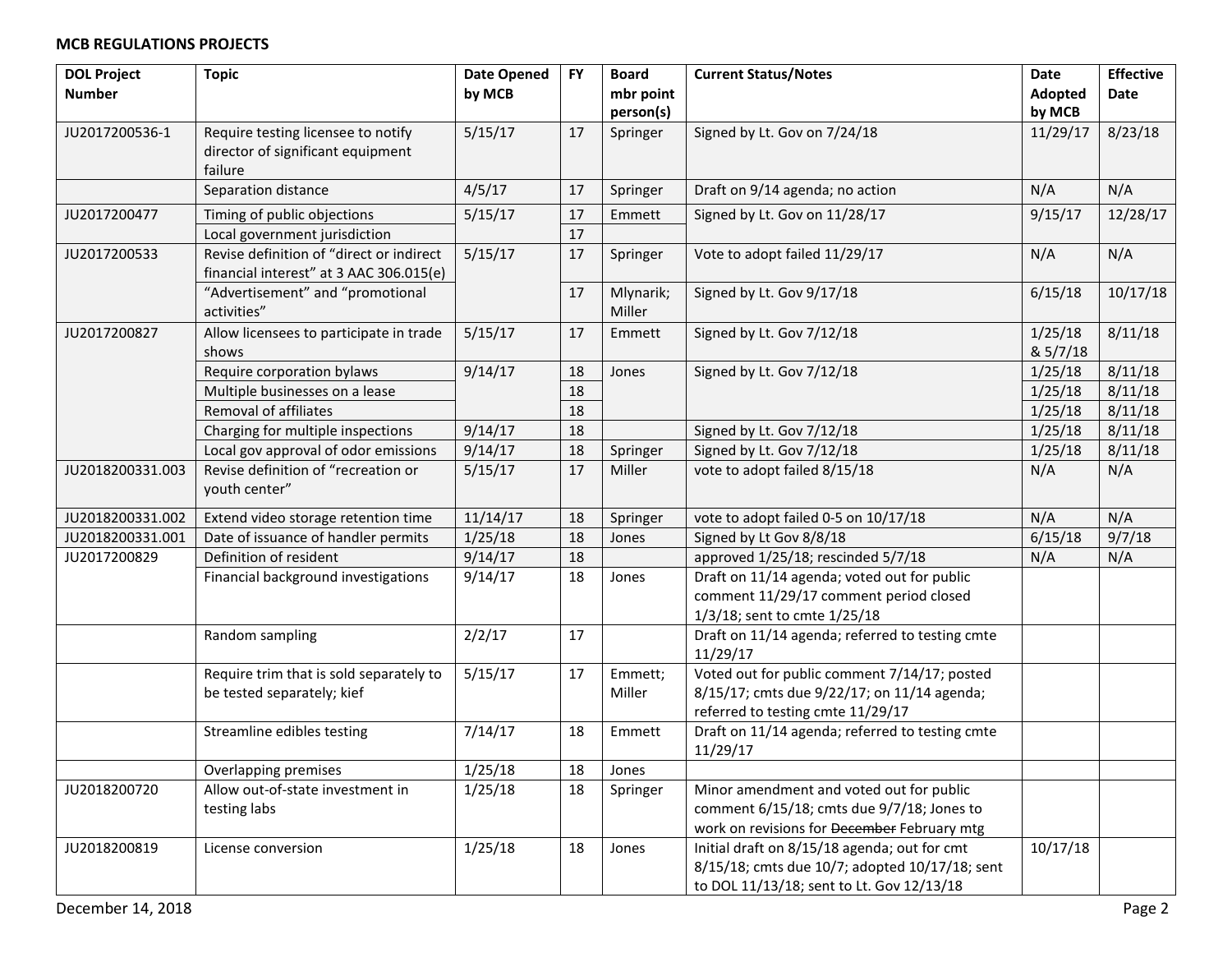| <b>DOL Project</b> | <b>Topic</b>                         | <b>Date Opened</b> | <b>FY</b> | <b>Board</b> | <b>Current Status/Notes</b>                        | Date           | <b>Effective</b> |
|--------------------|--------------------------------------|--------------------|-----------|--------------|----------------------------------------------------|----------------|------------------|
| <b>Number</b>      |                                      | by MCB             |           | mbr point    |                                                    | <b>Adopted</b> | Date             |
|                    |                                      |                    |           | person(s)    |                                                    | by MCB         |                  |
| JU2018200818       | License expiration for renewal       | 6/15/18            | 18        | Jones        | Initial draft on 8/15/18 agenda; out for cmt       | 10/17/18       |                  |
|                    |                                      |                    |           |              | 8/15/18; cmts due 10/7; adopted 10/17/18; sent     |                |                  |
|                    |                                      |                    |           |              | to DOL 11/13/18; sent to Lt. Gov 12/11/18          |                |                  |
|                    | Ownership change when licensees      | 1/25/18            | 18        | Jones        | Initial draft on 8/15/18 agenda; out for cmt       | 10/17/18       |                  |
|                    | don't change                         |                    |           |              | 8/15/18; cmts due 10/7; adopted 10/17/18; sent     |                |                  |
|                    |                                      |                    |           |              | to DOL 11/13/18; sent to Lt. Gov 12/11/18          |                |                  |
|                    | Wholesale concentrates to retail     | 6/15/18            | 18        | Emmett       | Initial draft on 8/15/18 agenda; out for cmt       | 10/17/18       |                  |
|                    |                                      |                    |           |              | 8/15/18; cmts due 10/7; adopted 10/17/18; sent     |                |                  |
|                    |                                      |                    |           |              | to DOL 11/13/18; sent to Lt. Gov 12/11/18          |                |                  |
| JU2018200994       | Sample jars                          | 8/15/18            | 19        | Emmett       | Initial draft provided to board on 8/15/18; revise |                |                  |
|                    |                                      |                    |           |              | for October mtg; voted out for comment             |                |                  |
|                    |                                      |                    |           |              | 10/17/18; comments due 12/12/18                    |                |                  |
| JU2018200632.001   | Testing Working Group Recs #1 - Part | 6/15/18            | 18        | Emmett       | Signed by Lt. Gov 10/9/18                          | 8/15/18        | 11/8/18          |
|                    | 1                                    |                    |           |              |                                                    |                |                  |
| JU2018200989       | Testing Working Group Recs #1 - Part |                    | 18        |              | Parts of project referred to testing cmte 8/15/18; |                |                  |
|                    | 2 (Tracking and Grading)             |                    |           |              | voted out for comment 10/17/18; comments due       |                |                  |
|                    |                                      |                    |           |              | 12/12/18                                           |                |                  |
| JU2018200820       | Expiration of public notice          | 6/15/18            | 18        | Emmett       | Initial draft on 8/15/18 agenda; out for cmt       | 10/17/18       |                  |
|                    |                                      |                    |           |              | 8/15/18; cmts due 10/7; adopted 10/17/18; sent     |                |                  |
|                    |                                      |                    |           |              | to DOL 11/13/18; sent to Lt. Gov 12/14/18          |                |                  |
| JU2018200746       | Definition of residency #2           | 6/15/18            | 18        | Emmett       | voted out for public comment 6/15/18; cmts due     | 10/17/18       |                  |
|                    |                                      |                    |           |              | 9/7/18; adopted 10/17/18; sent to DOL 11/13/18;    |                |                  |
|                    |                                      |                    |           |              | sent to Lt. Gov 12/14/18                           |                |                  |
|                    | Protest by local government          |                    |           |              | Draft on 12/20/18 agenda                           |                |                  |
| JU2018200829       | All licensees have handler permits   | 8/15/18            | 19        | Jones        | Voted out for cmt 8/15/18; cmts due 10/10/18;      | 10/17/18       |                  |
|                    |                                      |                    |           |              | adopted 10/17/18; sent to DOL 11/13/18; sent to    |                |                  |
|                    |                                      |                    |           |              | Lt. Gov 12/11/18                                   |                |                  |
|                    | Effective date of ownership change   | 8/15/18            | 19        | Jones        | Voted out for cmt 8/15/18; cmts due 10/10/18;      | 10/17/18       |                  |
|                    |                                      |                    |           |              | adopted 10/17/18; sent to DOL 11/13/18; sent to    |                |                  |
|                    |                                      |                    |           |              | Lt. Gov 12/11/18                                   |                |                  |
| JU2018200993       | Handler permit renewal fee           | 8/15/18            | 19        | Jones        | Draft on 10/16 agenda; voted out for comment       |                |                  |
|                    |                                      |                    |           |              | 10/17/18; comments due 12/12/18                    |                |                  |
| JU2018200990       | Follow approved operating plan       | 8/15/18            | 19        | Emmett       | Draft on 10/16 agenda; voted out for comment       |                |                  |
|                    |                                      |                    |           |              | 10/17/18; comments due 12/12/18                    |                |                  |
| JU2018200992       | Inspection parameters                | 8/15/18            | 19        | Emmett       | Draft on 10/16 agenda; voted out for comment       |                |                  |
|                    |                                      |                    |           |              | 10/17/18; comments due 12/12/18                    |                |                  |
|                    | Fine schedule                        | 8/15/18            | 19        | Jones        | Sbcmte (Jones, Ankerfelt, Hoelscher) to work for   |                |                  |
|                    |                                      |                    |           |              | December February mtg                              |                |                  |
|                    | University as licensee               | 10/17/18           | 19        | Springer     | Draft on 12/20/18 agenda                           |                |                  |
|                    | Denial of license application        | 10/17/18           | 19        | Emmett       |                                                    |                |                  |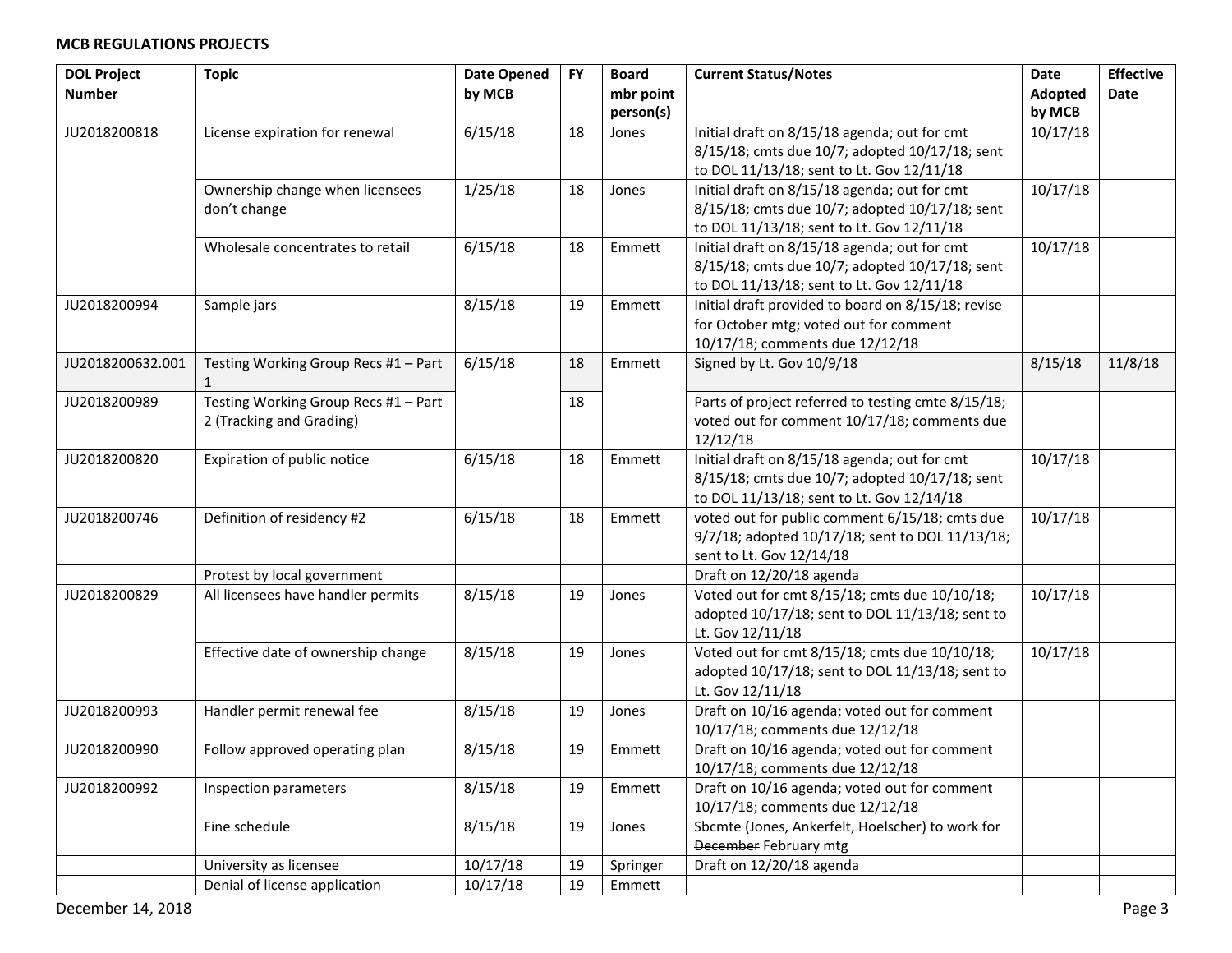| <b>DOL Project</b> | <b>Topic</b>                     | Date Opened | <b>FY</b> | Board     | <b>Current Status/Notes</b> | Date    | <b>Effective</b> |
|--------------------|----------------------------------|-------------|-----------|-----------|-----------------------------|---------|------------------|
| <b>Number</b>      |                                  | by MCB      |           | mbr point |                             | Adopted | Date             |
|                    |                                  |             |           | person(s) |                             | by MCB  |                  |
|                    | Fingerprints for individuals     | 10/17/18    | 19        | Emmett    | Draft on 12/20/18 agenda    |         |                  |
|                    | Handler courses                  | 10/17/18    | 19        | Emmett    |                             |         |                  |
|                    | Umbrella Categories for Products | 10/17/18    | 19        | Emmett    |                             |         |                  |
|                    | License fees                     | 10/17/18    | 19        | Emmett    | Draft on 12/20/18 agenda    |         |                  |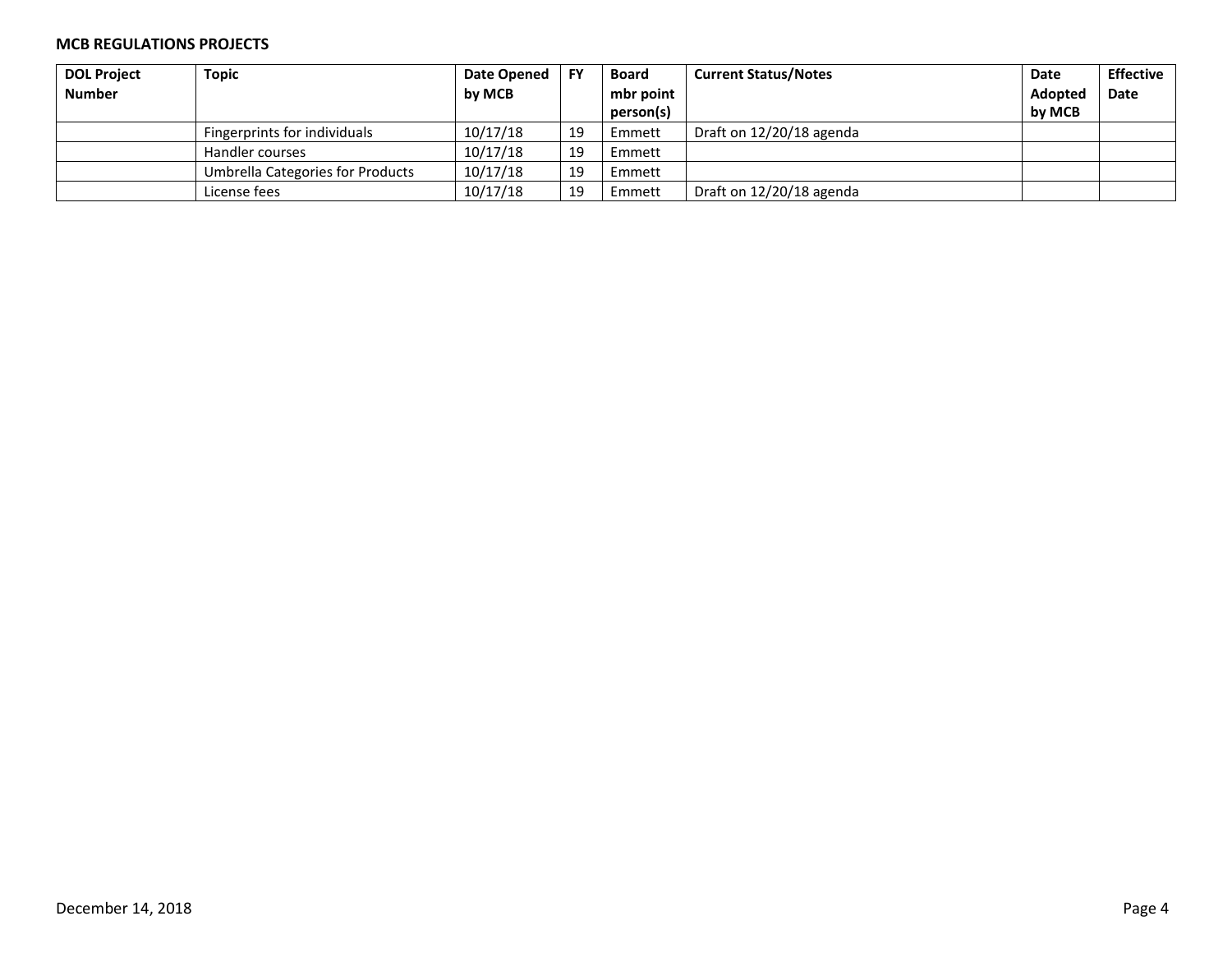



# **Department of Commerce, Community, and Economic Development**

ALCOHOL & MARIJUANA CONTROL OFFICE

550 West Seventh Avenue, Suite 1600 Anchorage, AK 99501 Main: 907.269.0350

# **Marijuana Control Board**

## **Delegation 2018-10-16a**

# **Minor Forms Changes**

*Adopted (passed 5-0) on October 16, 2018*

In accordance with AS 17.38.150, the Marijuana Control Board delegates to the Director the authority to make minor revisions to forms (that require board approval) to either provide clarity or to conform to adopted regulatory changes.

 $\mathcal{L}_\text{max}$  , which is a set of the set of the set of the set of the set of the set of the set of the set of the set of the set of the set of the set of the set of the set of the set of the set of the set of the set of

Mark Springer Erika McConnell Chair Director

Marijuana Control Board Alcohol & Marijuana Control Office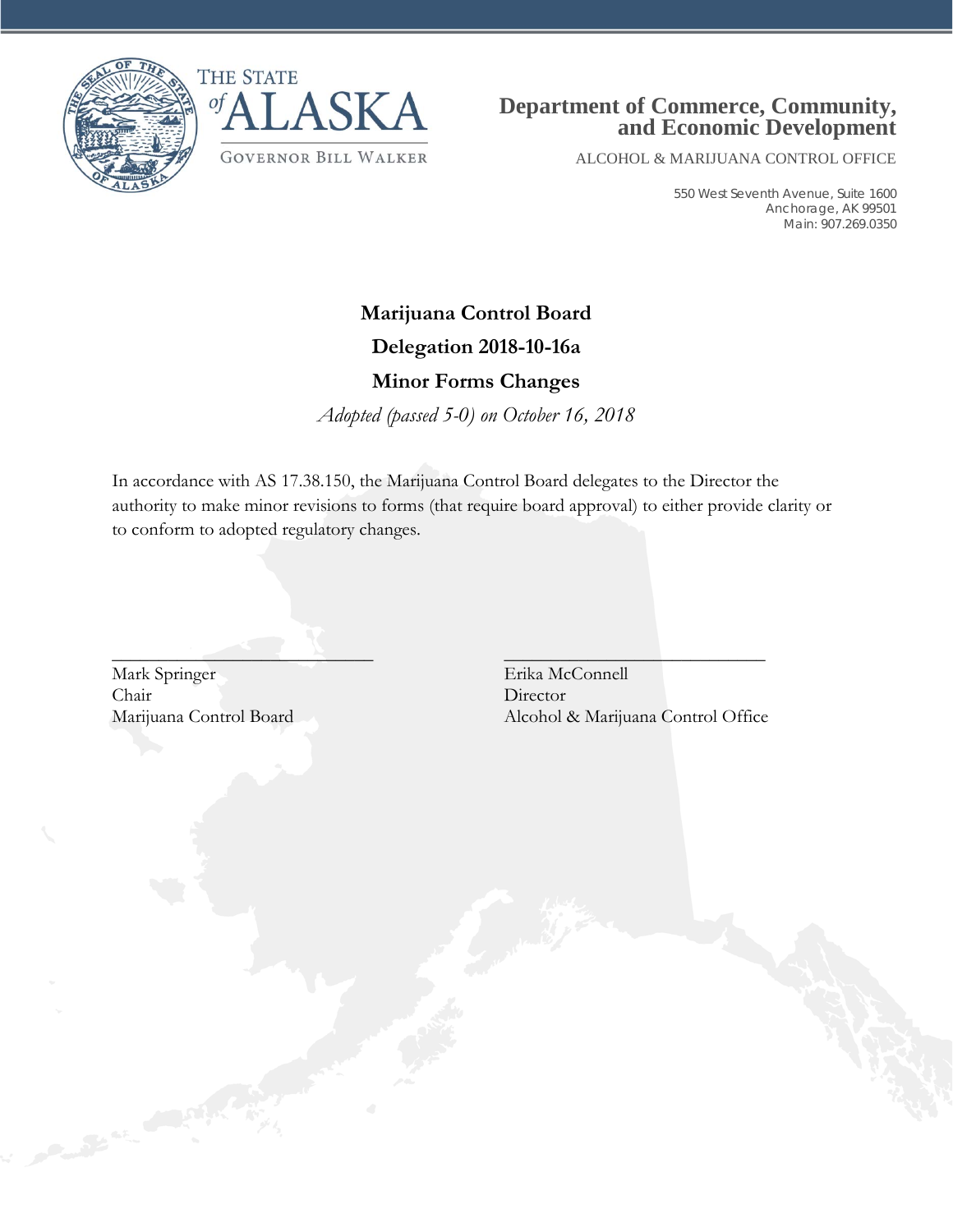

Alcohol and Marijuana Control Office 550 W 7th Avenue, Suite 1600 Anchorage, AK 99501 [amco.enforcement@alaska.gov](mailto:amco.enforcement@alaska.gov) <https://www.commerce.alaska.gov/web/amco> Phone: 907.269.0350

### **Alaska Marijuana Control Board**

# **Form MJ-22a: Request to Retest**

#### **What isthisform?**

Use this form if you wish to request a retest of marijuana or marijuana product that failed a required test in accordance with 3 AAC 306.660(c). Use one form for each request. When complete, email to the director an[d amco.enforcement@alaska.gov.](mailto:amco.enforcement@alaska.gov) **Retesting is not permitted until the approved form is returned to you.**

| <b>Doing Business As:</b> |                        |  |
|---------------------------|------------------------|--|
| License Type (drop down): | Date:                  |  |
| Licensee:                 | <b>License Number:</b> |  |

| <b>Harvest Batch or Product Name:</b>     |                                                                                                        |
|-------------------------------------------|--------------------------------------------------------------------------------------------------------|
| <b>Package Tag Number of Failed Test:</b> |                                                                                                        |
| <b>Testing Facility:</b>                  |                                                                                                        |
| <b>Reason for Test Failure:</b>           |                                                                                                        |
|                                           | Explanation and evidence of why test result was wrong and retest is needed (attach any documentation): |
|                                           |                                                                                                        |
|                                           |                                                                                                        |
|                                           |                                                                                                        |
|                                           |                                                                                                        |
|                                           |                                                                                                        |
|                                           |                                                                                                        |
|                                           |                                                                                                        |
|                                           |                                                                                                        |

\_\_\_\_\_\_\_\_\_\_\_\_\_\_\_\_\_\_\_\_\_

Signature of Director **Printed name of Director** Printed name of Director

\_\_\_\_\_\_\_\_\_\_\_\_\_\_\_\_\_\_\_\_\_\_\_\_\_\_\_\_\_\_\_\_\_\_\_\_\_\_\_\_ \_\_\_\_\_\_\_\_\_\_\_\_\_\_\_\_\_\_\_\_\_\_\_\_\_\_\_\_\_\_\_\_\_\_\_\_\_\_\_\_

Date

Approved Disapproved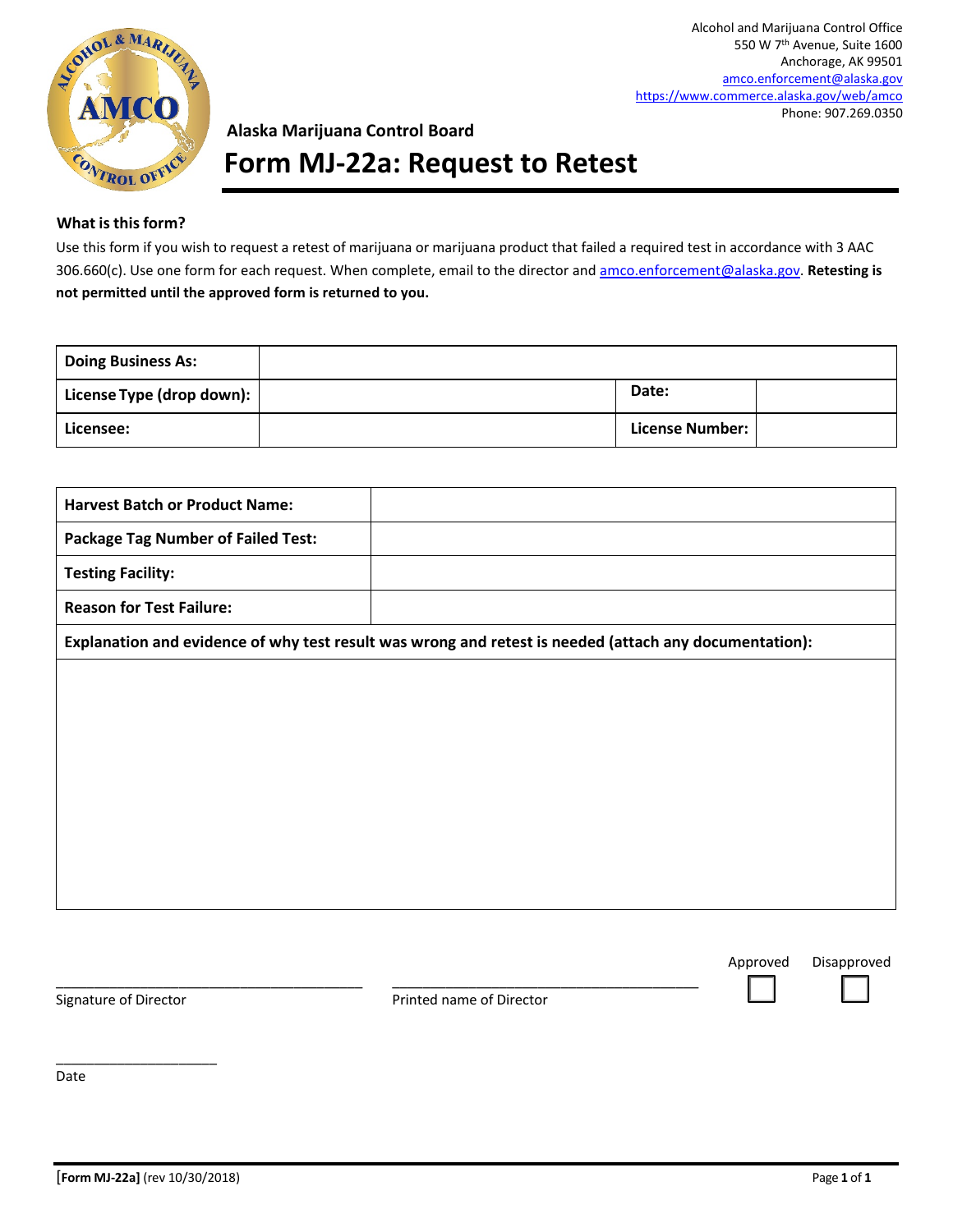

Alcohol and Marijuana Control Office 550 W 7th Avenue, Suite 1600 Anchorage, AK 99501 [amco.enforcement@alaska.gov](mailto:amco.enforcement@alaska.gov) <https://www.commerce.alaska.gov/web/amco> Phone: 907.269.0350

### **Alaska Marijuana Control Board**

# **Form MJ-22b: Request to Transfer Failed Test Material**

#### **What isthisform?**

Use this form if you wish to request that a batch of marijuana that failed a required test be used to make a carbon dioxide- or solvent-based extract in accordance with 3 AAC 306.660(b). Use one form for each request. When complete, email to the director an[d amco.enforcement@alaska.gov.](mailto:amco.enforcement@alaska.gov) **Transferring to a product manufacturer is not permitted until the approved form is returned to you.**

| <b>Doing Business As:</b> |                        |  |
|---------------------------|------------------------|--|
| License Type (drop down): | Date:                  |  |
| Licensee:                 | <b>License Number:</b> |  |

| <b>Harvest Batch Name:</b>                                                              |  |
|-----------------------------------------------------------------------------------------|--|
| Package Tag Number(s) of Product to<br>be Transferred:                                  |  |
| <b>Weight of Product to be Transferred:</b>                                             |  |
| <b>Package Tag Number of Failed Test:</b>                                               |  |
| <b>Testing Facility:</b>                                                                |  |
| <b>Reason for Test Failure:</b>                                                         |  |
| License # and DBA of Product<br><b>Manufacturer to Whom You Propose</b><br>to Transfer: |  |

\_\_\_\_\_\_\_\_\_\_\_\_\_\_\_\_\_\_\_\_\_\_\_\_\_\_\_\_\_\_\_\_\_\_\_\_\_\_\_\_ \_\_\_\_\_\_\_\_\_\_\_\_\_\_\_\_\_\_\_\_\_\_\_\_\_\_\_\_\_\_\_\_\_\_\_\_\_\_\_\_ Signature of Director **Printed name of Director** Printed name of Director

 $\overline{\phantom{a}}$  , where  $\overline{\phantom{a}}$  , where  $\overline{\phantom{a}}$  , where  $\overline{\phantom{a}}$ 

Date

Approved Disapproved